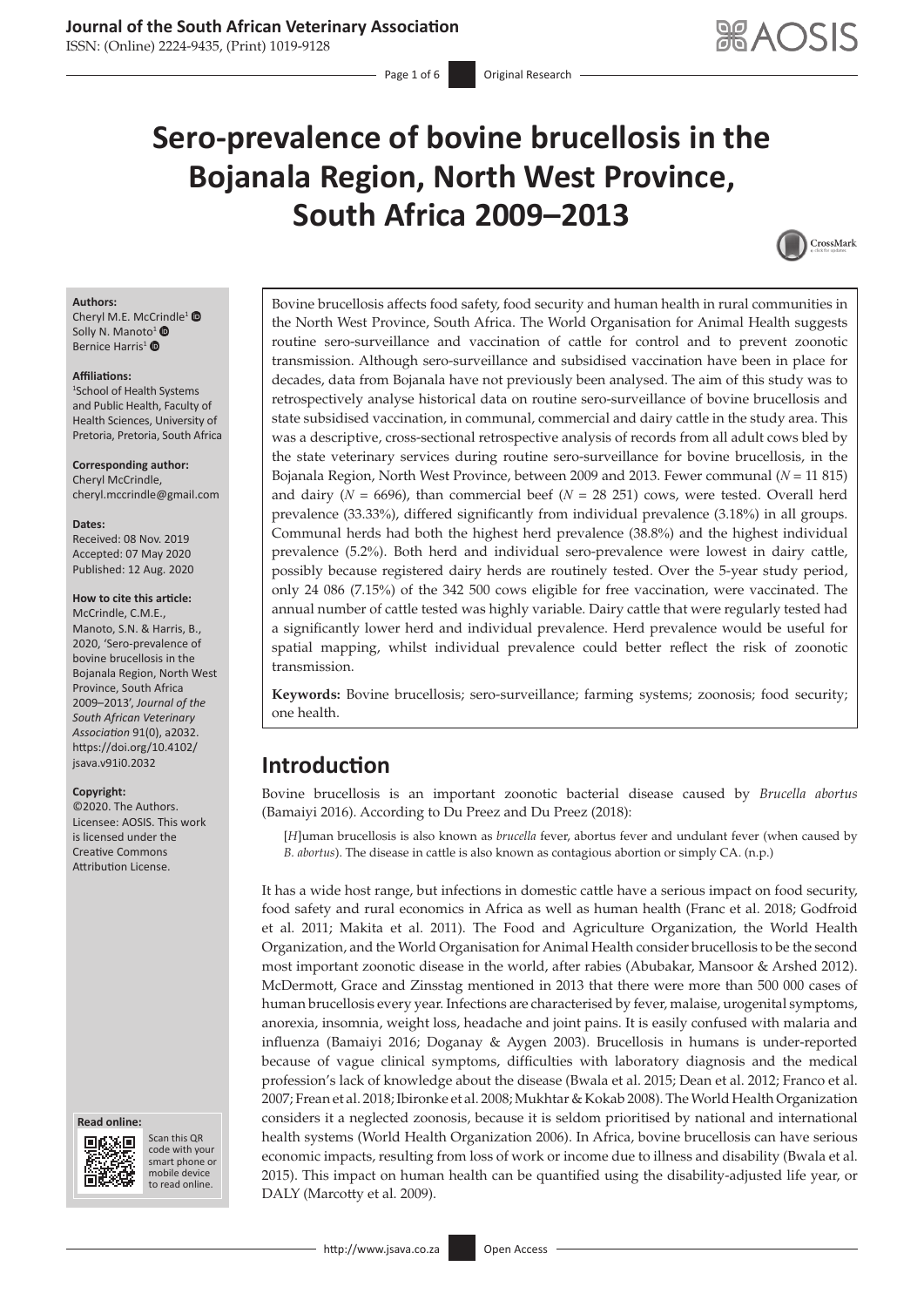Occupations at risk include farmers, farm-workers, butchers, abattoir workers, dairy personnel, veterinarians, laboratory technicians and animal health officers (Bamaiyi 2016; Bwala et al. 2015; Marcotty et al. 2009). Consumers can be infected by unpasteurised dairy products including butter, milk, cheese and yoghurt (Hesterberg et al. 2008). During a study in Turkey, the sero-prevalence rate was 1.8% in the general population and 6% in high-risk occupational groups (Doganay & Aygen 2003). The sero-prevalence in cattle is closely related to the number of human cases (Tumwine et al. 2015). In Mongolia, a sero-prevalence of 17% was found in rural populations (Tsend et al. 2014).

Routine active sero-surveillance is an essential component in a bovine brucellosis control strategy (Adone & Pasquali 2013; World Organisation for Animal Health 2019). A cattle herd is presumed positive even if only one positive cow is found (D'Orazi et al. 2007). Different authors may compare individual animal and herd prevalence, often in the same publication (Mai et al. 2012). Populations are not being defined – for instance, Ndazigaruye et al. (2018) mentioned that the prevalence of bovine brucellosis in East Africa ranged from 6.5% to 48.0%; however, these estimates were based on several different testing methods, as well as a combination of herd and individual prevalence.

Bovine brucellosis is a controlled animal disease in terms of the South African Animal Diseases Act, 35 of 1984 (repealed by the *Animal Health Act* 7 of 2002) and related regulations (Cloete et al. 2019; South African National Department of Agriculture and Rural Development 2016). The current Brucellosis Scheme in South Africa was formulated in accordance with Regulation 2583 of 9 December 1988, under the *Animal Disease Act*, 35 of 1984. In South Africa, an average of 374 outbreaks were reported annually to the World Organisation for Animal Health between 1996 and 2004 (Hesterberg et al. 2008). Over the same period, the individual prevalence was estimated at 0.75% – 2% in communal cattle in North West Province. In communal areas, where milk and meat is informally harvested, brucellosis is a potential risk to human health (Mokantla et al. 2004).

Although eradication is emphasised to prevent reintroduction in developed countries, information on the prevalence of bovine brucellosis is scarce in developing countries (Godfroid et al. 2004, 2011). In South Africa, provinces manage brucellosis in line with national policies and legislature. According to the Bovine Brucellosis Manual (2016) published by the South African National Department of Agriculture and Rural Development:

[*B*]ovine Brucellosis is a controlled disease in accordance with the Animal Diseases Act (Act 35 of 1984) and the Animal Disease Regulations published in Govt. notice R2026 of 26 September 1986, as well the Bovine Brucellosis Scheme Regulations published in Govt. notice R2483 of 9 December 1988. (p. 49)

Very little has been published on the prevalence of brucellosis in the North West Province since 2004, despite routine sampling of herds by the State Veterinary Services.

The objectives of this study were therefore to analyse available retrospective data from routine serological testing of cattle in the Bojanala Region between 2009 and 2013; and to estimate prevalence trends in herds and individual cattle as well as geographical distribution of outbreaks. In addition, it aimed to obtain data on free vaccination against bovine brucellosis by the State Veterinary Services in the study area over the study period. This information is critical to develop recommendations for future bovine brucellosis control strategies. Specifically those designed to improve rural food safety and security, as well as preventing zoonotic transmission of brucellosis; in the North West Province.

# **Research methods and design**

A descriptive cross-sectional study design was used to estimate herd and individual sero-prevalence of brucellosis in adult cows (> 18 months old), serologically tested for bovine brucellosis in the Bojanala Province of the North West Province, South Africa between 2009 and 2013.

Bojanala Platinum District Municipality is situated in the north-eastern part of the North West Province. It covers an area of approximately 18 333.38 km<sup>2</sup>. The local municipalities included in the study area were Kgetleng River, Madibeng, Moretele, Moses Kotane and Rustenburg. Although the region is mainly rural with low population densities, it includes the towns of Rustenburg and Brits (Madibeng) which are densely populated. A map of the study area (setting) can be accessed online at [https://municipalities.](https://municipalities.co.za/map/139/bojanala-platinum-district-municipality) [co.za/map/139/bojanala-platinum-district-municipality.](https://municipalities.co.za/map/139/bojanala-platinum-district-municipality)

The total population was estimated at about 500 000 and comprised adult cows (> 18 months old) reared in communal, commercial and dairy farming systems in the study area. The sampling strategy was based on all secondary data from existing records of cows bled and tested for bovine brucellosis by the State Veterinary Services between 2009 and 2013 (*n* = 59663). Samples were transported and tested as prescribed by the World Organisation for Animal Health, because South Africa is a member nation. Serum was tested using the Rose Bengal Test and suspect samples were retested using the Complement Fixation Test (World Organisation for Animal Health 2016). Testing was done at the Potchefstroom and Onderstepoort Veterinary Institute (Agricultural Research Centre) laboratories.

Secondary data on test results were obtained from the regional Directorate of Veterinary Services official laboratory reports. The laboratories reported that 570 samples submitted over the study period were haemolysed and could not be tested. Exclusion criteria were used during data cleaning (using Microsoft Office Professional Excel 2016 software) to remove incomplete or inaccurate data. A method similar to that used by Anka et al. (2013), was used for data entry: owner name, herd number, district, farm name and location, farm co-ordinates, test date, number of animals tested, number of animals positive. Repeated entry of a farm in the course of 1 year was eliminated, to ensure that a herd or farm was not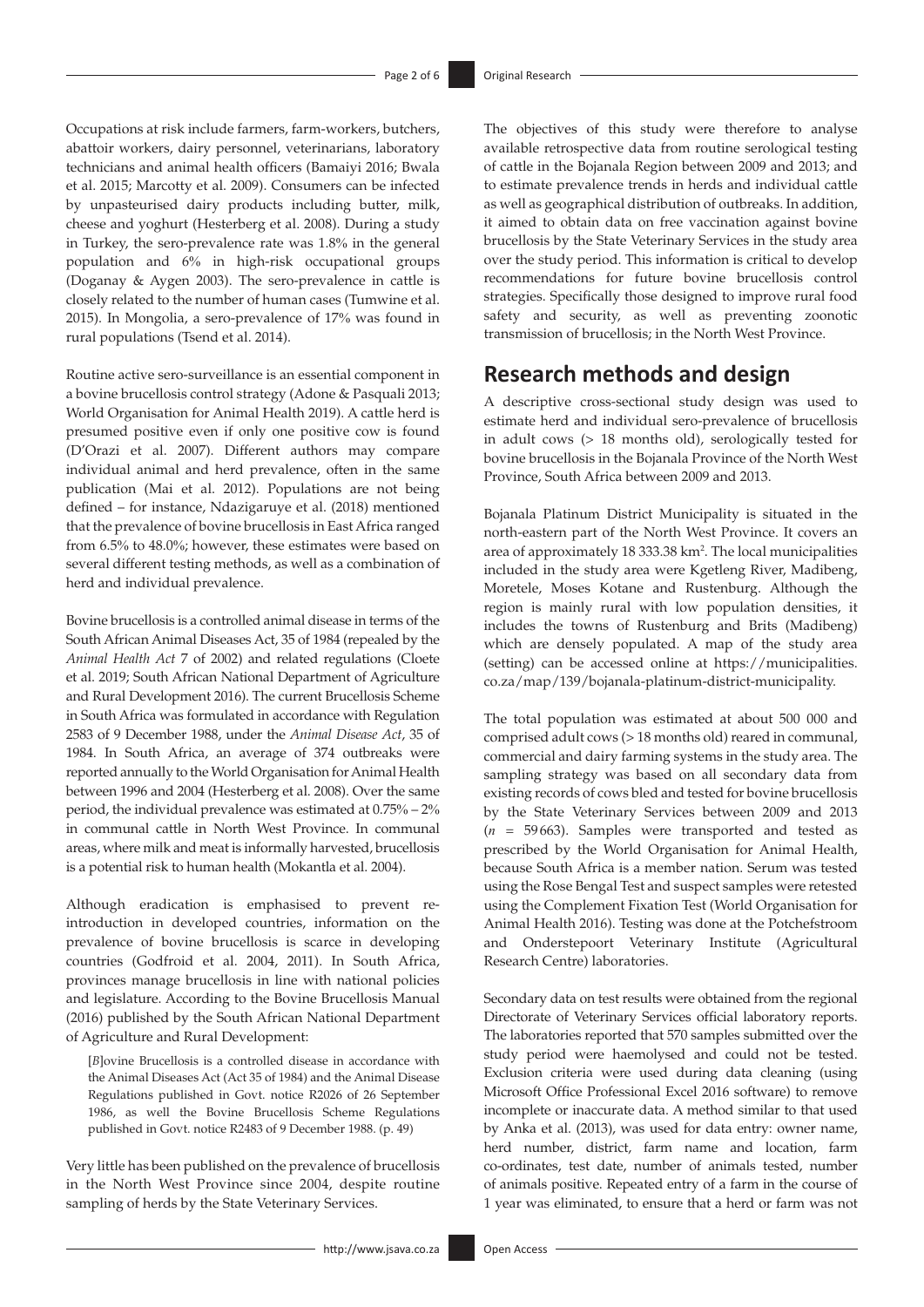over-represented in the same year. For each year, cases within the test population were analysed to calculate prevalence based on spatial, temporal and farming systems. After cleaning, data from 46 762 cows bled during this ecological crosssectional survey, were analysed using descriptive statistics.

The prevalence of brucellosis in both individual cows and in herds was estimated as the number of positive cases as a proportion (percentage) of the population (individual animals or herds) tested. A herd was considered infected (or positive) if at least one animal tested positive using both the Rose Bengal Test and Complement Fixation Test (D'Orazi et al. 2007). A herd was defined as a group of animals sharing the same grazing area and/or watering point (Berhe, Belihu & Asfaw 2007). Each of the three farming systems identified were defined, for the purpose of this study, as follows:

- Dairy farms: these were commercial dairy farms where bulk milk samples were routinely sent for milk ring testing and cows were regularly bled for testing.
- Commercial beef farms: these were commercial farmers whose cattle were bred for meat production in the formal sector. The farmers or companies owned or leased the farmland used.
- Communal farms: these were areas mainly in the previous 'homelands', where individual farmers herds shared the grazing on communal farmland.

### **Ethical consideration**

Ethical approval for this study was obtained from the Ethics Committee of the Faculty of Health Sciences, University of Pretoria: Ethics approval number 257/2015.

# **Results**

Table 1 below shows the number of cows and herds tested per annum in each of the districts in the study area.

**TABLE 1:** Effect of year and district of origin, on number of cows and herds tested annually.

| <b>District</b>        | Year    |          |         |         |         |                   |         |
|------------------------|---------|----------|---------|---------|---------|-------------------|---------|
|                        | 2009    | 2010     | 2011    | 2012    | 2013    | Mean/<br>district | Std dev |
| <b>Individual cows</b> |         |          |         |         |         |                   |         |
| Moretele               | 1081    | 6        | 948     | 554     | 802     | 678.20            | 318.56  |
| Madibeng               | 1359    | 2031     | 2019    | 1409    | 1851    | 1733.80           | 233.20  |
| Rustenburg             | 771     | 1800     | 2090    | 1852    | 1018    | 1506.20           | 407.80  |
| <b>Kgetleng River</b>  | 4030    | 5937     | 4023    | 5212    | 3100    | 4460.40           | 742.73  |
| Moses Kotane           | 886     | 630      | 1026    | 1221    | 1106    | 973.80            | 143.87  |
| Mean cows/<br>year     | 1625.40 | 2080.80  | 2021.20 | 2049.60 | 1575.40 |                   |         |
| Std Dev.               | 801.53  | 1285.40  | 690.20  | 906.61  | 600.07  |                   |         |
| <b>Herds</b>           |         |          |         |         |         |                   |         |
| Moretele               | 15      | $\Omega$ | 19      | 9       | 11      | 10.80             | 4.20    |
| Madibeng               | 18      | 26       | 16      | 19      | 24      | 20.60             | 2.93    |
| Rustenburg             | 10      | 14       | 30      | 18      | 10      | 16.40             | 5.07    |
| <b>Kgetleng River</b>  | 41      | 43       | 45      | 42      | 27      | 39.60             | 4.20    |
| Moses Kotane           | 14      | 10       | 14      | 18      | 14      | 14.00             | 1.33    |
| Mean herds/<br>year    | 19.6    | 18.6     | 24.8    | 21.2    | 17.2    |                   |         |
| Std Dev.               | 7.13    | 10.60    | 8.47    | 6.93    | 5.53    |                   |         |

Std Dev., standard deviation.

It can be seen from Table 1, that there was considerable variation between the years (temporal determinant) and districts (spatial determinant) in the number of herds and cows tested.

Table 2 below shows the frequency and proportion of individual animals and herds tested, as well as the seroprevalence in each of the three cattle farming systems in the study area.

The highest proportion of herds and individual cows tested was, surprisingly, in commercial beef cattle farming systems, whilst the lowest was in the dairy sector. However, the highest individual and herd prevalence was in the communal sector. It is evident from Table 2, that there was a significant difference between herd and individual prevalence (*p* < 0.05). There is also a significantly lower ( $p < 0.05$ ) mean prevalence in individual dairy cows, than in individual commercial and communal cattle.

Individual and herd prevalence of brucellosis in the five districts of the Bojanala Region of the North West Province are shown in Table 3.

From Table 3, it is interesting to note the much higher (*p* < 0.05) prevalence of brucellosis in both herds and individual cows in the Moses Ketana district. In contrast is the far lower prevalence in the Madibeng district. The range of the values for individual prevalence  $(1.94\% - 7.37\%)$  is wider than the range of herd prevalence (24.27% – 52.85%).

Table 4 shows the influence of the year of sampling in each district, for both herd and individual prevalence.

There was a wide variation in both herd and individual prevalence between years. In general, however, the Moses Kotane district retained the highest herd and individual

**TABLE 2:** Individual and herd sero-prevalence of brucellosis per farming system over the study period.

| <b>Farming system</b>        | Communal | Dairy | <b>Commercial beef</b> | Total |
|------------------------------|----------|-------|------------------------|-------|
| Test population              | 11815    | 6696  | 28 251                 | 46762 |
| % total tested               | 25.3     | 14.3  | 60.4                   | 100   |
| Positive cases               | 613      | 21    | 852                    | 1436  |
| Individual prevalence $(\%)$ | 5.19     | 0.31  | 3.02                   | 3.18  |
| Number of herds              | 178      | 39    | 290                    | 507   |
| % herds tested               | 35.10    | 7.7   | 57.2                   | 100   |
| Positive herds               | 69       | 7     | 93                     | 169   |
| Herd prevalence $(\% )$      | 38.76    | 17.9  | 32.1                   | 33.33 |

**TABLE 3:** Herd and individual sero-prevalence of brucellosis in the different districts over the entire study period.

| <b>District</b>                  | <b>Moretele</b> | Madibeng | <b>Rustenburg</b> | Kgetleng<br>River | <b>Moses Kotane</b> |
|----------------------------------|-----------------|----------|-------------------|-------------------|---------------------|
| Cows tested                      | 3391            | 8669     | 7531              | 22 302            | 4869                |
| Cows positive                    | 138             | 168      | 310               | 511               | 359                 |
| Individual<br>prevalence $(\% )$ | 4.07            | 1.94     | 4.11              | 2.29              | 7.37                |
| Herds tested                     | 54              | 103      | 82                | 198               | 70                  |
| Herds positive                   | 16              | 25       | 23                | 68                | 37                  |
| Herd<br>prevalence $(\%)$        | 29.63           | 24.27    | 28.05             | 34.34             | 52.85               |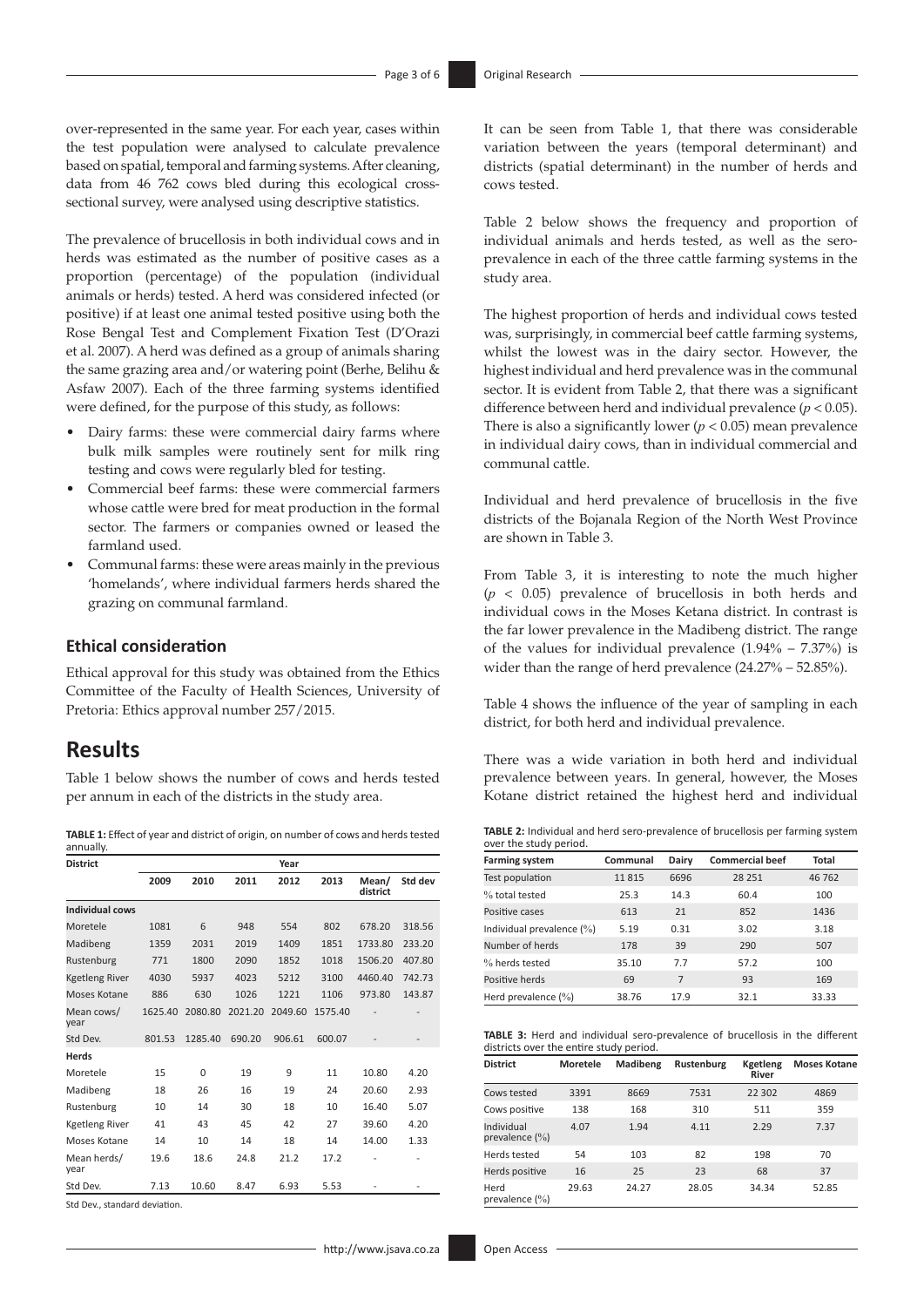**TABLE 4:** The influence of the year of sampling on the herd and individual seroprevalence in each district.

| Variable                  |      |      | Year |      |      |
|---------------------------|------|------|------|------|------|
|                           | 2009 | 2010 | 2011 | 2012 | 2013 |
| <b>District</b>           |      |      |      |      |      |
| Herd prevalence (%)       |      |      |      |      |      |
| Moretele                  | 40.0 | 0.0  | 15.8 | 33.3 | 36.4 |
| Madibeng                  | 22.2 | 19.2 | 12.5 | 21.2 | 41.7 |
| Rustenburg                | 10.0 | 14.3 | 33.3 | 11.1 | 80.0 |
| Kgetleng River            | 34.1 | 32.6 | 40.0 | 38.1 | 22.2 |
| Moses Kotane              | 42.9 | 50.0 | 57.1 | 66.7 | 46.2 |
| Individual prevalence (%) |      |      |      |      |      |
| Moretele                  | 7.22 | 50.0 | 0.84 | 4.15 | 3.24 |
| Madibeng                  | 1.47 | 1.92 | 0.45 | 2.98 | 3.13 |
| Rustenburg                | 3.63 | 3.44 | 7.13 | 0.7  | 5.7  |
| Kgetleng River            | 4.12 | 2.11 | 2.19 | 2.17 | 0.61 |
| Moses Kotane              | 9.14 | 8.89 | 5.17 | 9.34 | 4.97 |

**TABLE 5:** Frequency of S19 and RB51 vaccinations given to cattle in the Bojanala Region, 2009–2013.

| Year         | Eligible animals for free vaccination<br>programme (frequency) | Vaccinated<br>(frequency) | Vaccination<br>rate $(\% )$ |
|--------------|----------------------------------------------------------------|---------------------------|-----------------------------|
| 2009         | 68 500                                                         | 7897                      | 11.53                       |
| 2010         | 68 500                                                         | 4820                      | 7.04                        |
| 2011         | 68 500                                                         | 3517                      | 5.13                        |
| 2012         | 68 500                                                         | 4626                      | 6.75                        |
| 2013         | 68 500                                                         | 3226                      | 4.71                        |
| <b>Total</b> | 342 500                                                        | 24 086                    | 7.03                        |

sero-prevalence over all 5 years. In 2010, no herds were tested in Moretele, whilst three of the six individual animals tested in that year were positive, resulting in a distorted estimation of prevalence over the 5-year period.

Other than the test and slaughter policies suggested for control of bovine brucellosis in countries where it is endemic, vaccination is regarded as important (World Health Organization 2019). The North West Province State Veterinary Service provides free vaccination of heifers with Brucella strain 19 (S19) vaccine and also provides free RB51 vaccination of adult cows (Onderstepoort Biological Products, South Africa). Table 5 shows the level of vaccination over the study period in the study area.

It can be seen from Table 5 that only 7% of the eligible cattle in the study area were vaccinated over the study period, although 11.3% were vaccinated in 2009. In 2013, only 4.71% of eligible cattle were vaccinated.

# **Discussion**

Key findings after the analysis of retrospective data on the sero-prevalence of bovine brucellosis in the Bojanala Region in the North West Province, showed a significant difference between herds and individual cows and that dairy farming systems had a significantly lower spatial and temporal prevalence. The population mean individual prevalence over the whole study period for all three farming systems was 3.18%, with a range of 0.31% – 5.19%. For herd seroprevalence, the population mean was 33.33%, with a range of 17.9% – 38.76% over the same period. It is therefore very

important that publications clearly state whether they are using herd or individual sero-prevalence of brucellosis. For instance, Ndazigaruye et al. (2018) estimated the prevalence of bovine brucellosis in East Africa as being between 6.5% and 48.0%, but acknowledged that this was based on several testing methods, including milk ring tests, culture and serology. It was not mentioned whether these were herd or individual prevalence percentages, which made the findings difficult to interpret or compare.

As there is no human vaccine, the prevention and control of human brucellosis depends on its control in animal hosts (Godfroid et al. 2011). The individual occupational risk for zoonotic diseases such as bovine brucellosis can be estimated using the frequency of exposure multiplied by the dose of the agent. The estimation of exposure requires information about the individual prevalence in cows on a farm or at slaughter. In contrast, cluster prevalence is a better way of reflecting spatial determinants, spread of disease and the geographical distribution of infected herds or flocks, which is important for developing disease control strategies (D'Orazi et al. 2007).

Over the study period, no temporal trends in either individual or herd sero-prevalence were found. More work is needed to discover why the number of cattle tested varied so much from year to year and district to district. However, both individual and herd sero-prevalence in dairy herds were significantly lower in all districts over all years, to that of commercial and communal beef herds. This may be because of the fact that commercial dairy farms are registered and the herds are regularly monitored using both milk ring tests and sero-surveillance.

Another interesting finding was that the number of cattle tested per year was very low in comparison to the estimated population of 500 000. This is partly because of the fact that the test population was limited to breeding cows that were 18 months and older, so calves, steers, heifers and bulls were excluded. According to Du Preez and Malan (2018), approximately  $3\%$  –  $9\%$  of the heifers that are born from infectious cows may be latently (inconspicuously) infected, although they test serologically negative (no antibodies) until at least 18 months of age. They only present antibodies against *Brucella abortus* that are traceable when they are tested at 4.5 months, or later during their first gestation.

It would have been interesting to discover what proportion of adult breeding cows had been vaccinated. Although the 68 500 cows eligible for subsidised vaccination could give some indication, this number may not include commercial beef and dairy farms. Also, it is not clear what proportion of these were heifers eligible for S19 vaccination.

Godfroid et al (2011) maintain that vaccination is the cornerstone of control programs in livestock. They specifically mention that the S19 and RB51 vaccines are used to prevent bovine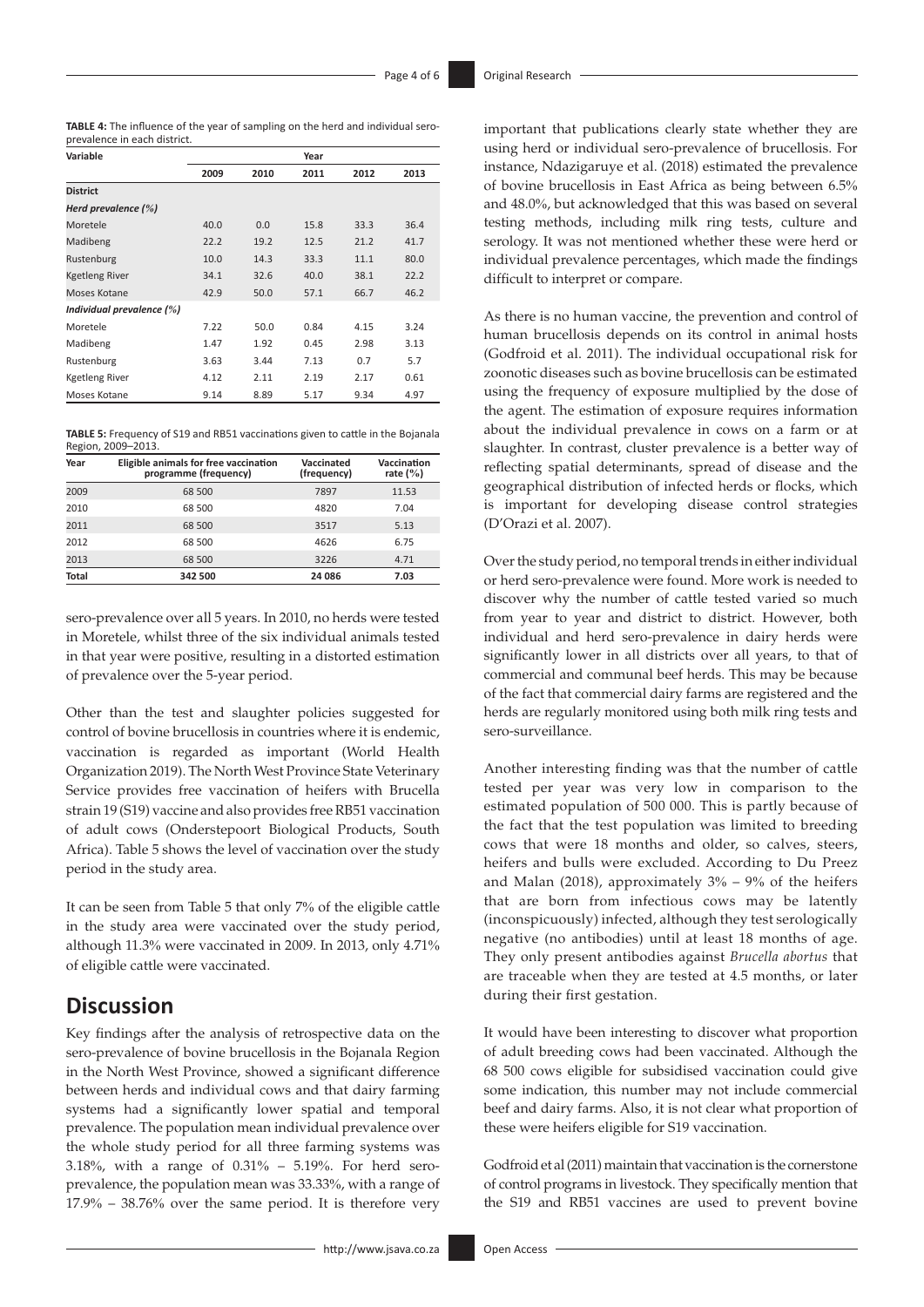brucellosis in cattle. It was clearly shown that even the proportion of eligible cows vaccinated was very low and the trend decreased over time. A confounder was that while Brucella S19 vaccines are only given to heifers between 4 and 8 months of age and are compulsory, RB51 is injected annually in adult cows, so the 68 500 eligible cows may include heifers < 9 months old and these would not be bled for serosurveillance until they are adult. Also, the data only included free vaccination by the state and not data on cattle vaccinated at the cost of the farmer or cattle owners. Currently, in South Africa, vaccination of heifers between 4 months and 8 months old is compulsory, but vaccination of adult cows with RB51 may only be done with the permission of the Directorate of Veterinary Services, according to the 2016 Interim Brucellosis Manual (Cloete et al. 2019). It would be interesting to find out how many of each type of vaccine is being used and the vaccination status of infected versus non-infected herds. The implications of this study are that more research on the role of vaccination in preventing and controlling the disease is recommended.

**Strengths and limitations:** The main strengths of this investigation were that analysis of the retrospective serosurveillance data in this study should contribute a good baseline for designing future bovine brucellosis control strategies in the North West Province. The far lower prevalence of bovine brucellosis in dairy cattle points the way to developing better methods of disease control in communal and commercial beef cattle. This was a descriptive cross-sectional study investigating the spatial and temporal aspects of brucellosis in different farming systems, and the limitations of analysing non-parametric data emanating from the field surveillance of notifiable livestock diseases are well known (Food and Agriculture Organization 2011; Thrusfield 2018).

The implications of this study are that more research on the role of vaccination in preventing and controlling the disease is recommended. The economic aspects of state subsidised serosurveillance and vaccination were also not explored, yet this could have influenced the relatively low proportion of cows bled and vaccinated between 2009 and 2013 in the study area.

# **Conclusion**

The study analysed available retrospective data from routine serological testing of cattle in the Bojanala Region, North West Province between 2009 and 2013 and estimated prevalence trends in herds and individual cattle, as well as geographical distribution of outbreaks. Data on statesubsidised vaccination against bovine brucellosis in the study area over the study period were also presented. It was concluded that the individual prevalence of bovine brucellosis was significantly lower than herd prevalence over all 5 years, in all districts of the Bojanala Region. It was also found that there was a very significant difference between herd and individual prevalence in all three cattle farming systems investigated. It is therefore strongly recommended that future publications should always state whether the prevalence quoted is for individual cows or for herds.

# **Acknowledgements**

The authors wish to thank the State Veterinary Services in the North West Province, South Africa for allowing access to the data analysed in this publication.

### **Competing interests**

The authors confirm that no conflict of interests exist.

## **Authors' contributions**

C.M.E.McC. was the supervisor for this research. S.N.M. was the student completing his Master of Public Health (MPH) at the School of Health Systems and Public Health in the Faculty of Health Sciences, at the University of Pretoria. S.N.M. was responsible for cleaning, compiling and analysing the article data, and B.H. was the co-supervisor.

#### **Funding information**

Sero-surveillance and laboratory testing for brucellosis, as well as vaccination of cattle was subsidised by the State Veterinary Services of the North West Province in South Africa. Funding obtained from the National Research Foundation was used to subsidise data analysis and running costs.

### **Data availability statement**

Data sharing is not applicable to this article as no new data were created or analysed in this study.

### **Disclaimer**

The views expressed in the submitted article are those of the authors and not an official position of the institution or funder.

# **References**

Abubakar, M., Mansoor, M. & Arshed, M.J., 2012, 'Bovine brucellosis: Old and new concepts with Pakistan perspective', *Pakistan Veterinary Journal* 32(2), 147–155.

- Adone, R. & Pasquali, P., 2013, 'Epidemiosurveillance of brucellosis', *Revista de Saude Publica* 32(1), 199–205. <https://doi.org/10.20506/rst.32.1.2202>
- Anka, M.S., Hassan, L., Adzhar, A., Khairani-Bejo S., Bin Mohamad R. & Zainal M., 2013, 'Bovine brucellosis trends in Malaysia between 2000 and 2008', *BMC Veterinary Research* 9(1), 230<https://doi.org/10.1186/1746-6148-9-230>
- Bamaiyi, P.H., 2016, 'Prevalence and risk factors of brucellosis in man and domestic animals: A review', *International Journal of One Health* 2(1), 29–34. [https://doi.](https://doi.org/10.14202/IJOH.2016.29-34) [org/10.14202/IJOH.2016.29-34](https://doi.org/10.14202/IJOH.2016.29-34)
- Berhe, G., Belihu, K. & Asfaw, Y., 2007, 'Seroepidemiological investigation of bovine brucellosis in the extensive cattle production system of Tigray Region of Ethiopia', *International Journal of Applied Research in Veterinary Medicine* 5(2), 65–71.
- Bwala, D., McCrindle, C., Fasina, O. & Ijagbone, I., 2015, 'Abattoir characteristics and seroprevalence of bovine brucellosis in cattle slaughtered at Bodija Municipal Abattoir, Ibadan, Nigeria', *Journal of Veterinary Medicine and Animal Health* 7(5), 164–168.<https://doi.org/10.5897/JVMAH2015.0370>
- Cloete, A., Gerstenberg, C., Mayet, N. & Tempia, S., 2019, 'Brucellosis knowledge, attitudes and practices of a South African communal cattle keeper group', *Onderstepoort Journal of Veterinary Research* 86(1), 10. [https://doi.org/10.4102/](https://doi.org/10.4102/ojvr.v86i1.1671) [ojvr.v86i1.1671](https://doi.org/10.4102/ojvr.v86i1.1671)
- Dean, A.S., Crump, L., Greter, H., Schelling, E. & Zinsstag, J., 2012, 'Global burden of human brucellosis: A systematic review of disease frequency', *PLoS Neglected Tropical Diseases* 6(10),<https://doi.org/10.1371/journal.pntd.0001865>
- D'Orazi, A., Mignemi, M., Geraci, F., Vullo, A., Di Gesaro, M., Vullo, S., et al., 2007, 'Spatial distribution of brucellosis in sheep and goats in Sicily from 2001 to 2005', *Veterinaria Italiana* 43(3), 541–548.